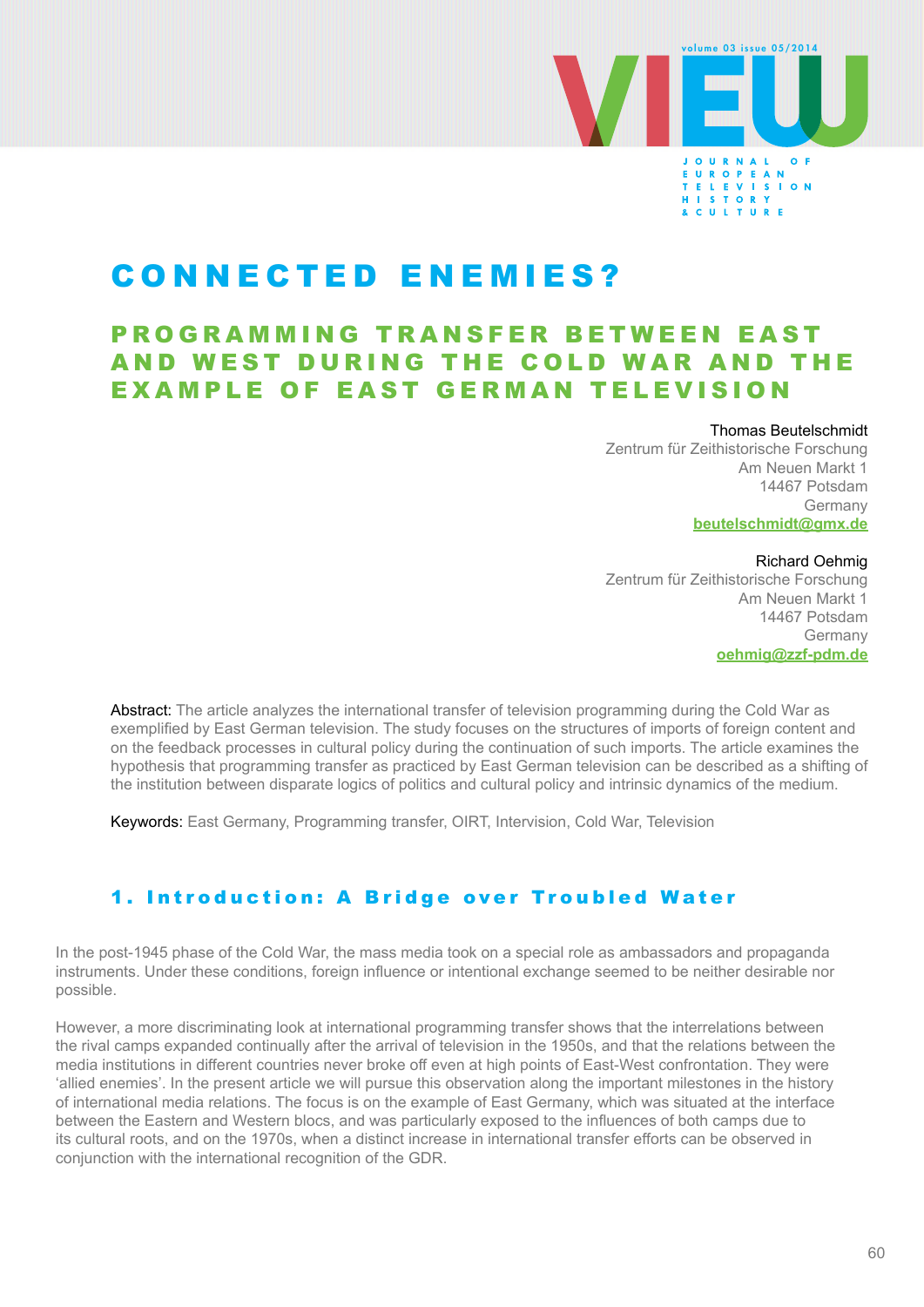

In order to approach and restrict the complex object of investigation, the analysis is concentrated on the following central questions:

What structures influenced programming transfer in East German television?

What historic phases were there in the development of international programming transfer?

What processes of feedback into East German politics, economics and cultural policy can be discerned as programming imports continued?

The article examines the hypothesis that programming transfer as practiced by East German television can be described as a shifting of the institution between disparate logics of politics and cultural policy and intrinsic dynamics of the medium.

This hypothesis is based in part on the finding that extensive cooperation developed and continued between the socialist and capitalist blocs in spite of the political reality of East-West confrontation. In addition to the steadily increasing volume of programming transfer, with its implications for the economy and the domestic and foreign policy of the countries concerned, the interdependencies between national TV cultures are particularly important in this connection.

We begin with a discussion of theoretical and conceptual foundations, focusing first on the prior research, before analyzing the example of East German television in depth.

## 2. Prior Research

Research in history and media studies to date has largely neglected the East-West media discourse. This is true of degree theses at East German universities, which reflected a one-sided fixation on cooperation with the USSR;<sup>1</sup> the numerous works on the historic development of Western television; and the separate portrayals of East German television.<sup>2</sup> Up to the collapse of the East German state, even the latter gave only marginal attention to international issues and contributed only rudimentary information.<sup>3</sup> The only substantial prior work on our topic is Ernest Eugster's 1983 publication, *Television Programming Across National Boundaries: The EBU and OIRT Experience*. 4

Moreover, the few studies that included all of Europe or the broadcasters' umbrella association, the Organisation internationale de radiodiffusion et de télévision (OIRT), and dealt to some extent with East-West communication, were unable to respond to later processes due to their early periods of investigation and publication dates.

1 See e.g. Dagmar Richter, *Der zielgerichtete Einsatz von Programmen aus den sozialistischen Partnerländern* [The purposeful use of programs from Socialist partner countries], *Diplom* thesis, Hochschule für Film und Fernsehen, Babelsberg 1972; Monika Nakath, *Zu ausgewählten Fragen der Zusammenarbeit zwischen dem Fernsehen der DDR und dem Zentralen Sowjetischen Fernsehen in den Jahren 1964 bis 1970* [On selected issues in the cooperation between GDR state television and Soviet Central Television from 1964 to 1970], Dissertation A, Humboldt-Universität, Berlin, GDR, 1979; Brigitte Wauer, *Die Zusammenarbeit zwischen dem Fernsehen der DDR und dem Zentralen sowjetischen Fernsehen in den Jahren 1971–1980: Ausgewählte Probleme* [Cooperation between East German state television and Soviet Central Television from 1971 to 1980: selected problems], Berlin, GDR, 1984.

2 See e.g. Peter Ludes, *DDR-Fernsehen intern, von der Honecker-Ära bis 'Deutschland einig Fernsehland'* [Inside East German television, from the Honecker era to German unification], Berlin 1990; Erich Selbmann, *DFF Adlershof: Wege übers Fernsehland; Zur Geschichte des DDR-Fernsehens*  [The East German television studios in Adlershof: paths through television-land; on the history of East German television], Berlin 1998; Knut Hickethier and Peter Hoff, *Geschichte des deutschen Fernsehens* [History of German television], Stuttgart 1998.

3 See e.g. Rolf Geserick, *40 Jahre Presse, Rundfunk und Kommunikationspolitik in der DDR* [Forty years of press, broadcasting and communication policy in the GDR], Munich 1987; Woo-Seung Lee, *Das Fernsehen im geteilten Deutschland (1952–1989): Ideologische Konkurrenz und Programmliche Kooperation* [Television in divided Germany (1952–1989): ideological competition and programming cooperation], Potsdam 2003.

4 Ernest Eugster, *Television Programming Across National Boundaries: The EBU and OIRT Experience*, Dedham, Mass. 1983.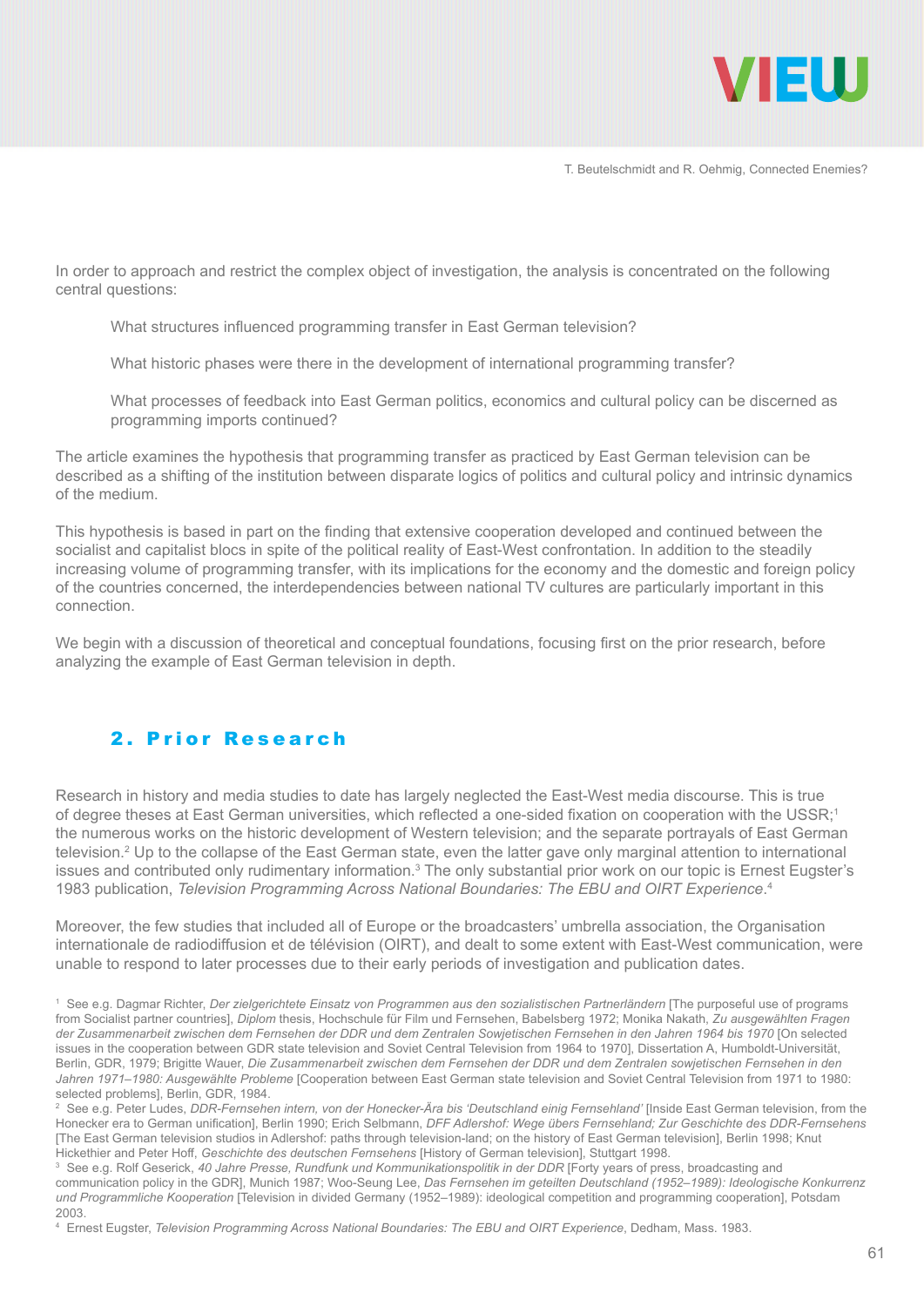

But even after 1989/1990, in spite of their differentiated views of the historic fields of programming, institutions and technology, the disciplines of media and communication studies failed to give due attention to exchanges among the Eastern European television stations, and neglected or underestimated the proportions and the specifics of the imported and exported programmes, as well as their importance as a 'fourth dimension of foreign policy'.<sup>5</sup> Such reserve is surprising in all cases in view of the numerous fields of investigation that would have been obvious even in the past, and the pertinent material that was already accessible then: the continuous exchange of news; the joint broadcasting of major sports and political events; the intense trade in films; the encounters at TV festivals and trade fairs, and the West German television networks' direct contacts with Eastern European institutions, which culminated in ARD's and ZDF's little-noted associate membership of OIRT from 1988 on.<sup>6</sup> Furthermore, the organisational, legal and programming issues of the European Broadcasting Union (EBU; also known as the Union européenne de radio et télévision, UER) have been studied to date only from a Western perspective, although it cooperated with the Eastern European broadcasters more or less continuously since the early 1960s.<sup>7</sup>

Investigations have been concentrated primarily on the radical changes in broadcasting policy and the later integration of the societies in transformation in the global, competitive media market. Only very recently have substantial approaches to a comparative history of the media made their appearance, including those developed by participants in the 'Tensions of Europe' and 'European Television History' networks and the 'Inventing Europe' initiative, and those exposed on Internet platforms like 'EUscreen', offering programming and information on pan-European television culture.<sup>8</sup> Also noteworthy in this connection is the latest publication by Alexander Badenoch, Andreas Fickers and Heinrich-Christian Franke on international exchange during the Cold War.9

#### 3. Programming Transfer as a Challenge to Methodology: Terms and Concepts

A conceptual and methodological classification of the analytical concepts existing in the research would appear to be useful for the study of programming transfer and the related notions of exchange and transfer, since a great number of divergent terms for 'trade' and 'exchange' can be documented both in the sources and in the secondary literature, yet few attempts are made to define and differentiate them.

The term *programming transfer* serves as a generic term to describe both commercial and free transfer activities involving programming at a bilateral or multilateral level. Programming transfer is understood as the transfer of a programme through an international network, or as the transfer of a programme through bilateral agreements. Although this broad definition takes away some of the term's analytical precision, it appears to be useful in describing the global implications of 'trade' and 'exchange' adequately. The term transfer also has another use as a tool for describing the reception history of a certain programme (whether a feature film, television films, series, or other programme) that was provided to various countries, where it was subject to different interpretations. This usage shifts the perspective from the actors to the viewers and critics, and describes a programme as a specific imported object.

<sup>5</sup> Philip H. Coombs, *The Fourth Dimension of Foreign Policy*, New York 1964.

<sup>6</sup> Anne-Marie Autissier et al., *Guide du cinéma et de l'audiovisuel en Europe centrale et orientale*, Paris 1992, p. 75.

<sup>7</sup> See e.g. Wolfgang Degenhardt and Elisabeth Strautz, *Auf der Suche nach dem europäischen Programm: Die Eurovision 1954–1970* [In search of the European programme: Eurovision, 1954–1970], Baden-Baden 2000; Rüdiger Zeller, *Die EBU: Internationale Rundfunkkooperation im Wandel* [The EBU: changes in international broadcasting cooperation], Baden-Baden 1999.

<sup>8</sup> E.g. Andreas Fickers and Sonja Leeuw, 'Das European Television History Network: europäische Fernsehgeschichtsschreibung in vergleichender Perspektive' [European Television History Network: a comparative view of European television history], in *Medien & Zeit* (2005), no. 2, pp. 4–11, http://www.euscreen.eu/ (accessed 2014-04-14).

<sup>9</sup> Alexander Badenoch, Andreas Fickers & Christian Henrich-Franke (eds), *Airy Curtains in the European Ether: Broadcasting and the Cold War*, Baden-Baden 2012.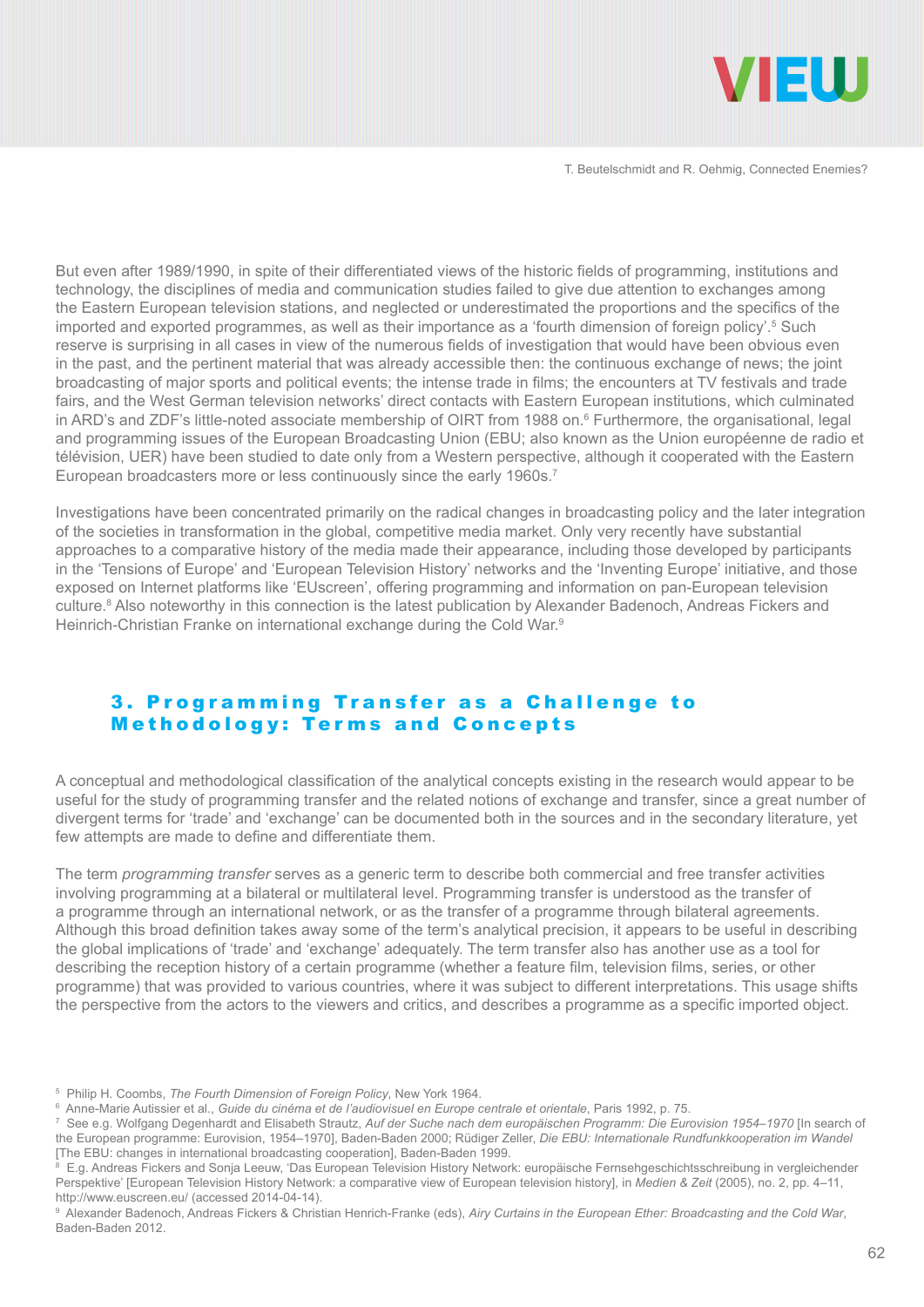

We will also use the terms *programming exchange* and *programming trade*. *Programming exchange* is understood as a largely non-commercial process of transfer on the bilateral or multilateral level between television stations in East and West through centralized distribution networks (such as Intervision or Eurovision).

In contradistinction to *programming exchange*, *programming trade* means the commercial and primarily bilateral transfer of feature films and series between TV stations and private or state-controlled film distributors. Even before the age of television, cinema films were traded commercially and were thus the object of a capitalist business model.<sup>10</sup> The structures that had evolved in the film market were adopted for television, although there were significant differences in the forms of payment between socialist and capitalist countries. Within the socialist economic region, fixed prices were usually set by blanket agreements, while many different forms of payment are found in transactions with capitalist countries. The spectrum ranges from barter ('compensation transactions') to fixed-price arrangements to package purchases and payment based on gross earnings.

The different forms of transfer also influenced one another repeatedly: in other words, grey areas in international programming transfer can be discerned on multiple occasions. The definitions given will therefore serve as provisional tools, intended to facilitate an approach to and an understanding of the complex transfer relations.

A second purpose of the present study is to undertake a step in the direction of a methodical positioning of programming transfer. The initial conceptual approach will play an important part in that undertaking, since in our view there can be distinct methodological differences in the interpretation of programming exchange on the one hand and commercial programming trade on the other.

For programming exchange, a systems-theory approach would appear advantageous, since the synchronous availability of information and events is an important component in the globalization of media communication, and presupposes a global communications network. The concept of the world society advanced by Niklas Luhmann, which is understood as an expansion across national borders of the social systems constituted by communication, is substantiated to a significant degree by global media events.<sup>11</sup> Luhmann trenchantly summarized this observation in the statement that what we experience what we know about the 'world' through the mass media.12 Recent examples include the attacks of September 11, 2001, and the financial crisis of 2007, but striking examples of worldwide mass media events can be found as far back as the 1950s. The coronation of Queen Elizabeth II on June 2, 1953, took place before the eyes of the world, and the first manned space flight by the Soviet cosmonaut Yuri Gagarin in 1961 also became a global media event.

With regard to commercial programming trade, the concepts of transcultural communication and cultural translation provide promising connecting points. According to Wolfgang Hepp, transcultural communication refers to those forms of communication that 'proceed across different cultures.'13 Transcultural communication primarily entails mediate processes of interaction that are read and assimilated differently in different cultures. For the present topics of discussion, it is important to bear in mind Hepp's statement that the transcultural processes of communication through film cannot be adequately characterized as a 'travelling of [static] national film products', but must be read as separate media representations with diverging processes of assimilation.<sup>14</sup>

The globalization of media communication, which is essentially sustained by media products, and the closely related increase in transcultural communication make it more difficult to identify what is proper and what is foreign

<sup>10</sup> Günther Nerlich points this out as early as 1957 in regard to the DEFA studios' international transfers: see *Die ökonomischen und technischen Besonderheiten der Export- und Importtätigkeit des DEFA-Außenhandelsbetriebes* [The particular economic and technical characteristics of the DEFA foreign trade firm's export and import activities], *Diplom* thesis, Berlin, GDR, 1957, p. 6.

<sup>11</sup> Miriam Meckel, *Die globale Agenda: Kommunikation und Globalisierung* [The global agenda: communication and globalization], Wiesbaden 2001, p. 50.

<sup>&</sup>lt;sup>12</sup> Niklas Luhmann, *Die Realität der Massenmedien* [The reality of the mass media], Wiesbaden 2009, p. 9.

<sup>13</sup> Andreas Hepp, *Transkulturelle Kommunikation* [Transcultural communication], Konstanz 2006, p. 7.

<sup>14</sup> Andreas Hepp, 'Über Filme, die reisen: Transkulturelle Filmkommunikation in Zeiten der Globalisierung der Medien' [On films that travel: transcultural film communication in times of media globalization], in: Irmbert Schenk (ed.), *Experiment Mainstream? Differenz und Uniformierung im populären Kino* [Experiment mainstream? Difference and uniformity in popular cinema], Berlin 2006, pp. 141–159; here p. 141.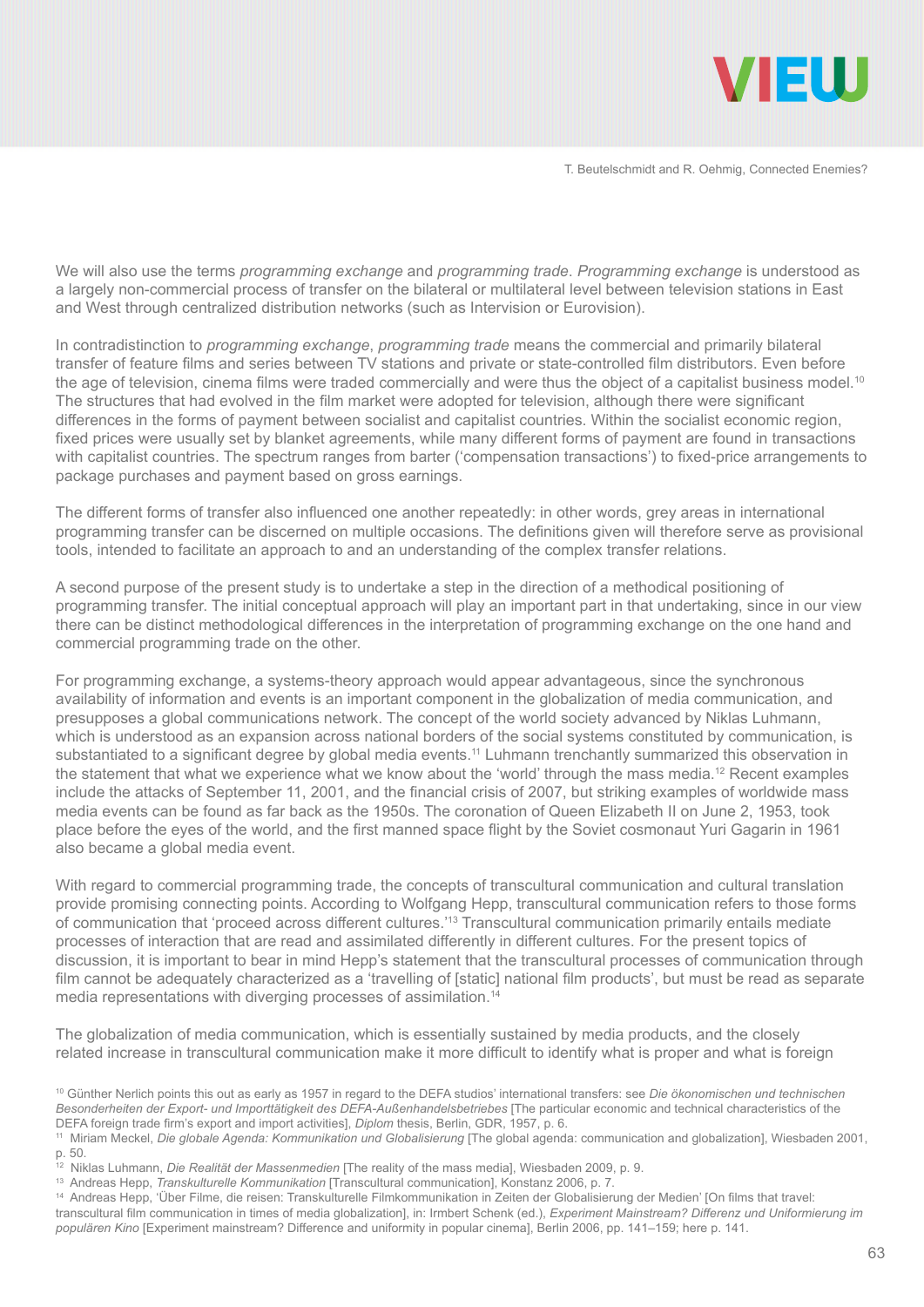

to a given national context. Hepp mentions as a prime example the Hollywood films which are produced as global representations with a view to successful worldwide marketing, and which therefore elude a purely 'national' labelling.15 Global representation in this example means that the media products of the Hollywood industry are composed of numerous transcultural elements that make these films internationally accessible and permit a separate interpretation in each importing country. For programming transfer in East German television in particular, Simone Lässig's concept of cultural translation raises our sensitivity to misunderstandings, resistance and failed transfer attempts.<sup>16</sup>

#### 4. The Example of East German Television: Inter national and National Implications of Programming Transfer

The beginnings of international programming transfer date back to the first half of the 20th century. International radio programming exchange was organized through the International Broadcasting Union (Union internationale de radiodiffusion, UIR) from 1929 on. The UIR was discredited by its close cooperation with Nazi Germany, however, and was disbanded soon after 1945. The founding of successor organizations reflected the increasingly evident division of the world after the end of World War II, and the world of television was likewise divided into two camps. Programming transfer in the socialist bloc was coordinated from 1946 on by the Organization International de Radiodiffusion et de Télévision (OIRT). Its Intervision television network was founded in 1960 and based in Prague, like the OIRT itself. The OIRT was an umbrella organization and a representative agency for numerous television institutions, while Intervision served as a channel for direct programming exchange. On the other side of the 'iron curtain', the European Broadcasting Union was founded in 1950, and its television service Eurovision in 1954. In spite of its nongovernmental status, most of the members of the multinational umbrella organization OIRT were state committees or administrative agencies, so that its strategic orientation was immediately influenced by central governments. Furthermore, the organization excluded commercial uses and privately owned TV stations. Unlike the EBU, it did not remain limited to European and Mediterranean countries.

A significant difference between the OIRT and the EBU is that the OIRT acted from its inception as a global organization with a politically grounded hegemonic mission, whereas the EBU was a project limited to Europe, and de facto to Western Europe, without a comparable political motivation. The Eastern organization also gave the Warsaw Pact countries a functioning control and propaganda instrument for their international media relations, which allowed them to shape their political public sphere by means of selected images. The USSR always set the tone, in chorus with the European Soviet republics Estonia, Latvia, Lithuania, Moldova, the Ukraine, and Byelorussia, which were formally independent voting members. In all, the OIRT membership included:

15 Ibid., p. 147.

16 Simone Lässig, 'Übersetzungen in der Geschichte: Geschichte als Übersetzung? Überlegungen zu einen analytischen Konzept und Forschungsgegenstand für die Geschichtswissenschaft' [Translations in history: history as translation? Towards an analytical concept and object of investigation for history], in: Geschichte und Gesellschaft: Zeitschrift für historische Sozialwissenschaft 38 (2012) no. 2, pp. 192-197, here p. 195.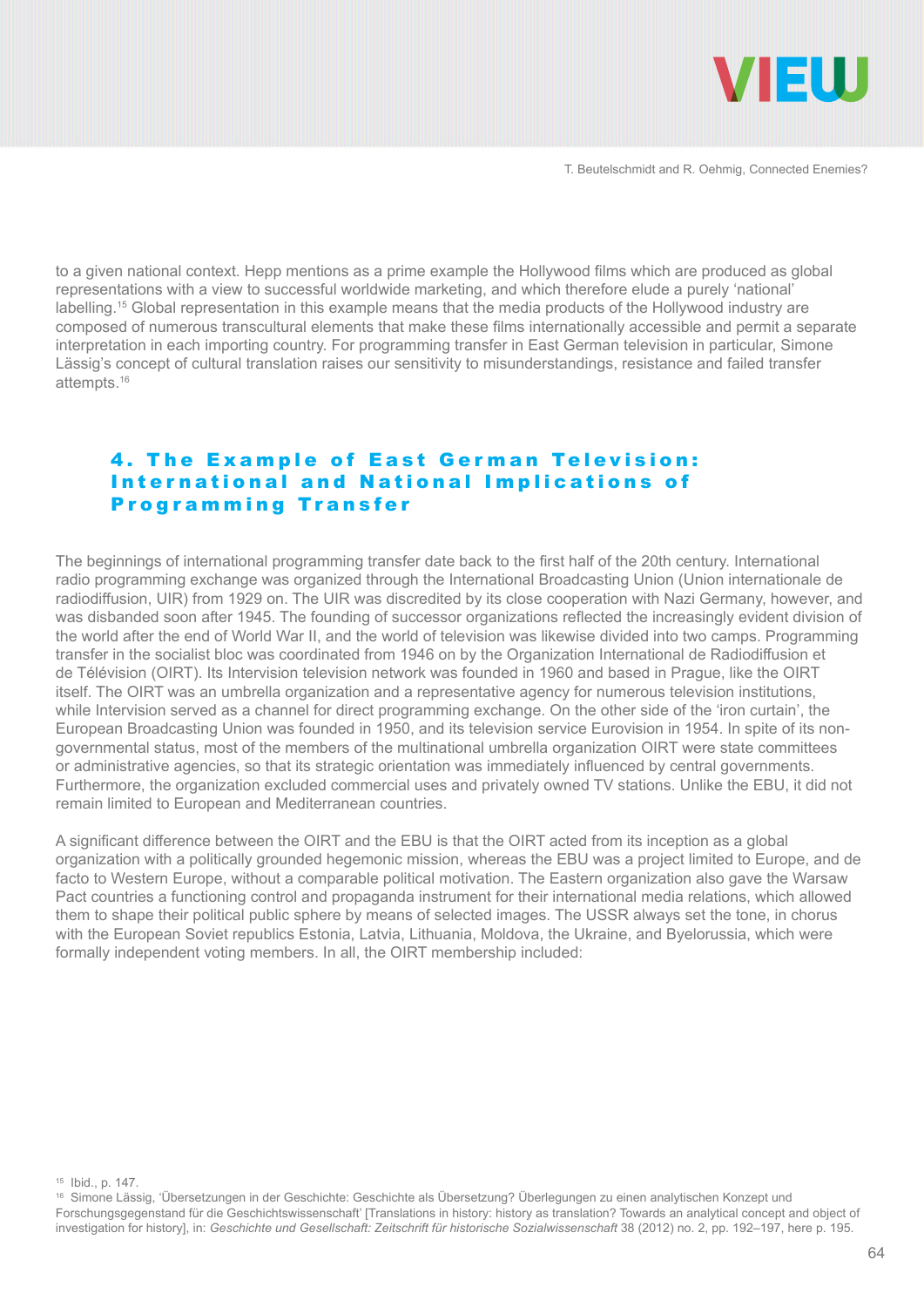



Figure 1: Central Members of the OIRT/Intervision: Bulgarian TV (BT), Czechoslovakia TV (CST), German Democratic Republic TV (DFF), Cuba (ICRT), Mongolia (MNT/ MOTV), Hungary (MTV), Poland (TVP), Romania (Source: OIRT/ Intervison archives, Collection of Thomas Beutelschmidt)]

- all the countries aligned with the Eastern bloc, from Cuba to Vietnam, including Albania, the People's Republic of China and North Korea (although the latter countries' membership was temporarily inactive after their break with the USSR);

- allies of the USSR temporarily led by communist parties, such as Nicaragua and Afghanistan;

- African and Middle Eastern states that were temporarily associated with and supported by the socialist camp, such as Mali, Algeria, and the Sudan; and those which had sought a close association, such as Egypt, Syria and the People's Democratic Republic of Yemen.

An exception was Finland, which had a particular mediating status as a non-aligned neighbour of the USSR, and was a member of the EBU, Intervision, Eurovision and the Scandinavian organization Nordvision.

The first new member to join OIRT after its founding was the East German broadcasting system in 1951. This was a further step in the integration of the GDR in the 'socialist world system', after its official or symbolic recognition by the community of socialist states and its membership of the Council for Mutual Economic Assistance (Comecon). In 1960 the GDR also became a founding member of Intervision, and in 1972 it joined the Intersputnik organization for satellite communication.

Programming transfer in East German television was handled from 1964 by the 'programming exchange and film' section. To acquire programmes, the section's staff visited the major television and film trade fairs, television stations, film distributors and direct licensors such as the Kirch Group.<sup>17</sup> Programmes were assessed for their suitability on the spot and then purchased individually or in package deals, depending on contract conditions. For the socialist countries there was a regular cycle of one or two screenings per year, which were usually held directly at the television stations and/or the film studios. Because licensing conditions were governed by framework agreements, financial issues were usually secondary.

<sup>17</sup> Employees visited the Cannes festival, the BBC, and the Soviet television agency TSS, for example.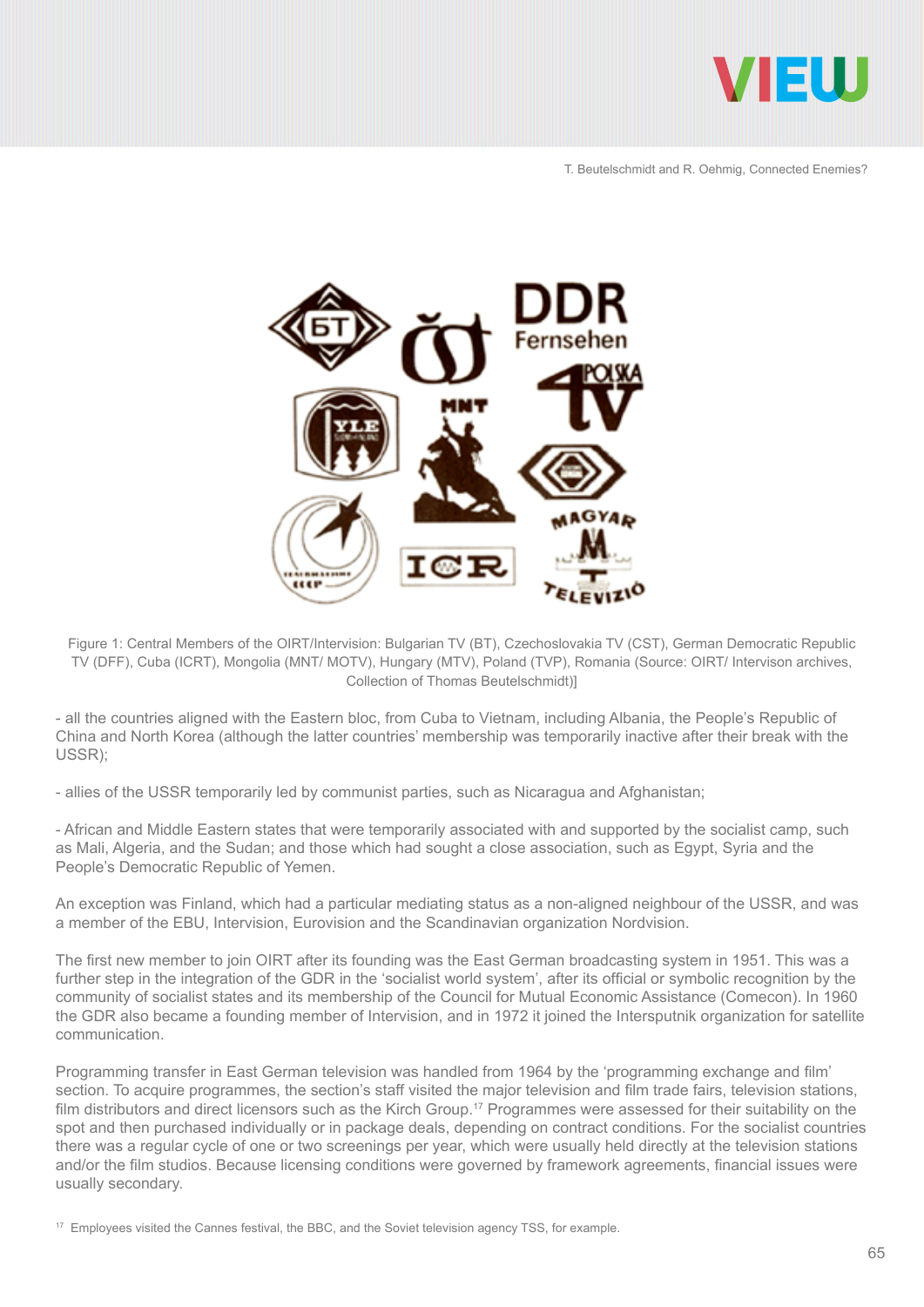

For the capitalist countries on the other hand, economic considerations were much more important. In the absence of framework agreements, licenses were usually negotiated for individual programmes, then beginning in the 1970s, for programme packages. The Western programmes acquired were mainly top-class films ('*Spitzenfilme*') and highquality series, to be broadcast in prominent slots (at prime time or near the end of the year). Screenings of Western productions took place at the international programming trade fairs. From the 1970s on, East German television had more intensive direct contacts with the West German television networks ARD and ZDF, and with private film distributors. From the mid-1970s on, East German television had dealings with broadcasters in more than 70 countries, and had contractual relations with 52 television institutions. On the socialist side, the main trading partner of East German television remained the Soviet Union. Among the capitalist countries, West Germany became a key cooperating partner after the mutual recognition of the German states in 1972.

The increasing demand for programming in conjunction with economic limitations necessitated the use of all the efficient and cost-saving acquisition channels that were available. Programming exchange through the OIRT and Intervision was such a channel. Among the programmes obtained in this way, sports are seen to dominate, followed by political reporting and entertainment genres. Journalism, cultural programmes and children's programmes were acquired less frequently. The programming preferences of the socialist partner countries were largely similar. The spectrum ranged from the obligatory success reports about ritualized ceremonies marking Party conventions and anniversaries (of the founding of communist states, the 'liberation' of Germany on May 8, the 'Day of World Peace' on September 1, and the 'Day of the Workers' Struggle' on May 1) to redundant 'general topics' such as internalized antifascism, the glorified workers' movement and the commemoration of the Great Socialist October Revolution. Most of these programmes, concerned with commemorative culture and historical legitimacy or highlighting social 'achievements' and economic performance, were aimed at documenting the advanced civilization and the alleged superiority of real socialism.

However, fictional TV films and series and non-fictional entertainment programmes such as popular music shows were also used to transport a message in keeping with party principles through internationally accessible programming. Entertainment was also controlled and required to contribute in a lighter way to promoting the Eastern bloc's shared values and patriotic solidarity. The programmes circulated among the socialist countries, with their ideologically charged subjects and their dedication to realistic modes of representation, can be seen as the last bastion of a socialist television mandate based on shared ideological premises. Many programme genres refer to central discourses of dominance and to a certain degree construct a 'mental map' of Eastern Europe.

Yet in spite of the dominant political foundation of East German television, certain dynamics inherent in the medium were also apparent that ran counter to the logic of politics and cultural policy, and that increasingly contributed to the dissolution of the 'closed world of meaning' from the 1970s on. The first of these is the continuously increasing 'hunger for programming' that resulted from expanded broadcasting hours. East German television transmitted 3007 hours of programming in 1960, 6028 hours in 1970 and 8900 hours in 1989, the last full year of the GDR's existence.<sup>18</sup> The introduction of colour television and a second channel in 1969 further increased the demand for technically advanced programming. As a consequence, the programming needs cold not be met by domestic production, nor by programming exchange with the Intervision member countries and programming transfer with the socialist countries' state film companies. The expansion of efforts to import from Western programming suppliers became inevitable. After the transition of Party leadership from Walter Ulbricht to Erich Honecker in 1971, this was accompanied by a rapid realignment of East German television towards more entertainment, reinforcing the trend towards a partial depoliticization of programming. The programming section responsible for international tasks usurped a dominant position in the overall structure of the institution, and provided a considerable portion of the programming. In 1964, foreign programming made up barely 35% of East German television broadcasts; by 1972 that proportion had increased to over 45%.19 At the same time, the steady growth of foreign programming led to the increasing importance of economic issues. Successful 'blockbusters' could only be acquired with considerable financial efforts.

<sup>18</sup> *Statistisches Jahrbuch der DDR* [Statistical yearbook of the GDR], 1965, p. 469; 1972, p. 391; 1991, p. 356.

<sup>19</sup> German Federal Archives (Barch), DR 8/141.